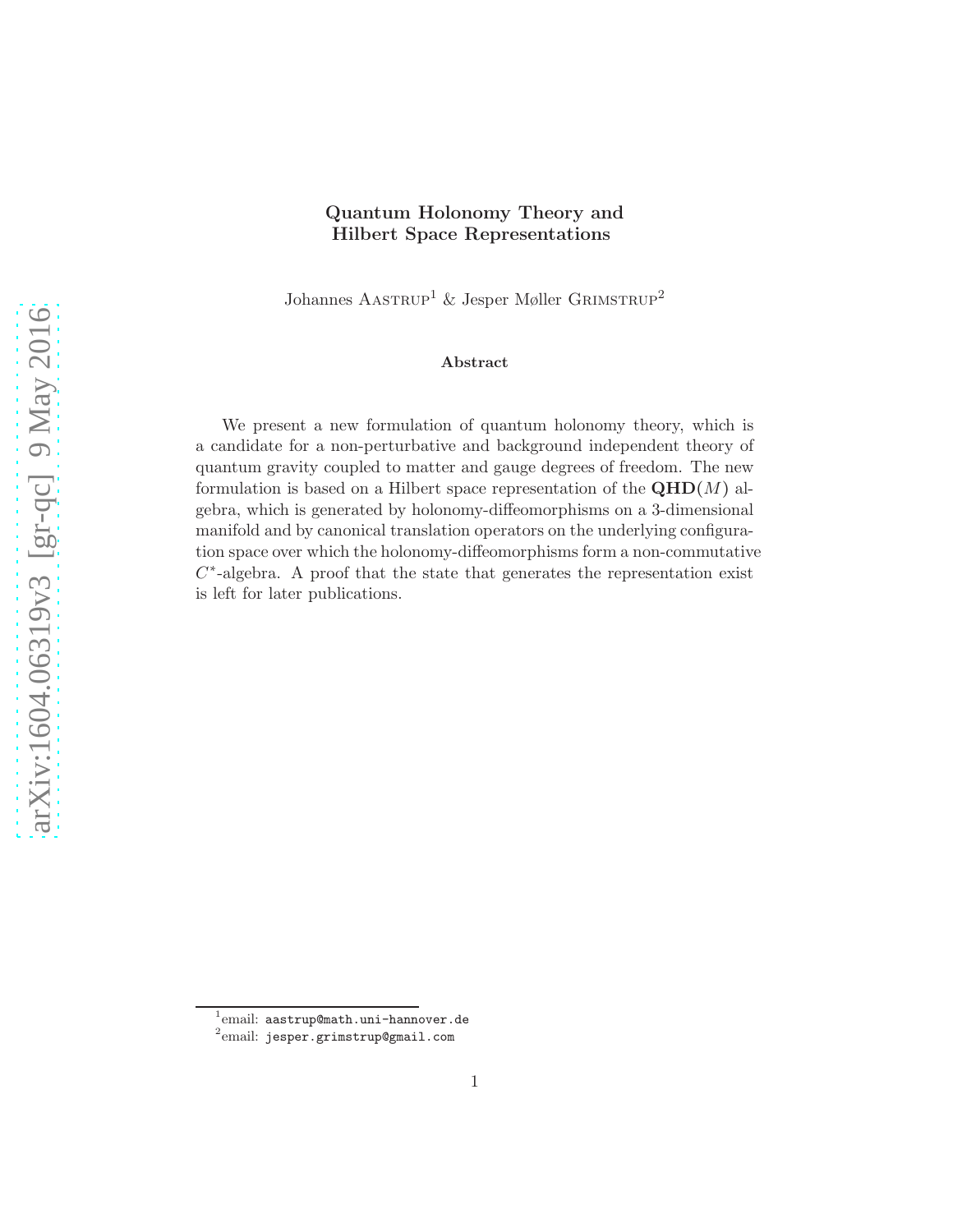### Contents

| 1 Introduction                                                                                                                                                                    | $\mathcal{D}$                                   |
|-----------------------------------------------------------------------------------------------------------------------------------------------------------------------------------|-------------------------------------------------|
| The Quantum holonomy-diffeomorphism algebra<br>2.1 The holonomy-diffeomorphism algebra $\dots \dots \dots \dots$<br>2.2 The quantum holonomy-diffeomorphism algebra $\dots \dots$ | $\overline{\mathcal{A}}$<br>$\overline{4}$<br>5 |
| 3 States on $QHD(M)$                                                                                                                                                              | 6                                               |
| 4 Connection to canonical quantum gravity                                                                                                                                         | 9                                               |
| 5 Discussion                                                                                                                                                                      |                                                 |

## 1 Introduction

At the heart of modern theoretical physics lies the ancient question: "*does* a fundamental principle, that explains all of reality and that cannot itself be reduced to other, deeper principles, exist? This is the search for a final theory.

With **quantum holonomy theory** we propose a candidate for such a fundamental principle and a candidate for a final theory. Quantum holonomy theory is based on an elementary ∗-algebra called the quantum holonomydiffeomorphism algebra – denoted by  $\mathbf{QHD}(M)$  – which is generated first by holonomy-diffeomorphisms on a 3-dimensional manifold  $M$  and secondly by canonical translation operators on an underlying configuration space of connections – the space over which the holonomy-diffeomorphisms form a non-commutative  $C^*$ -algebra of functions [1].

Thus, the  $\mathbf{QHD}(M)$  algebra simply encodes how stuff is moved around in a 3-dimensional manifold. This algebra is so elementary – and conceptually almost empty – that it seems like the perfect foundation for a final theory. The question "what are diffeomorphisms made of? makes little sense.

The theory, that the  $QHD(M)$  algebra gives rise to, has several key characteristics of a non-perturbative and background independent theory of quantum gravity coupled to matter and gauge degrees of freedom. First of all, an infinitesimal version of the central algebraic relation in the  $\mathbf{QHD}(M)$ algebra reproduces the canonical commutation relations of canonical quantum gravity formulated in terms of Ashtekar variables<sup>1</sup> [2, 3]. This means

<sup>&</sup>lt;sup>1</sup>In the present setup we use the gauge group  $SU(2)$  which in the canonical setup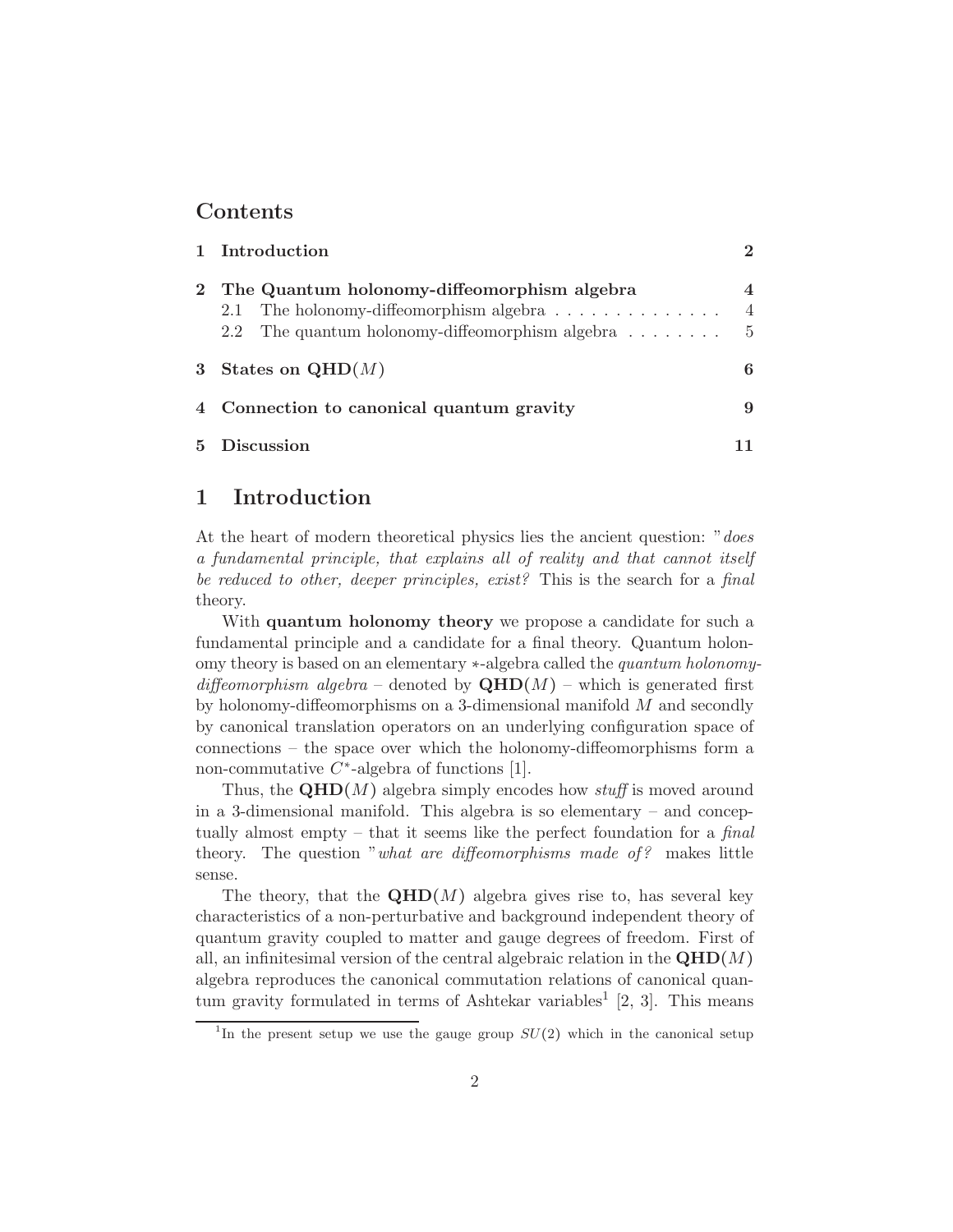that a Hilbert space representation of the  $\mathbf{QHD}(M)$  algebra will automatically involve information about the kinematics of quantum gravity [5]. Secondly, the algebra of holonomy-diffeomorphisms produces in a semi-classical limit – based on a semi-classical state – an *almost commutative algebra* [6], i.e. the key ingredient in the non-commutative formulation of the standard model of particle physics coupled to general relativity [7, 8] (see [9] for an interesting recent development). This hints at a possible connection to the standard model itself.

The first question one is faced with when building a theory over the  $QHD(M)$  algebra is what Hilbert space representations it has. This question was central to the papers [1, 5, 6, 10]. There we first used lattice approximations and later a lattice independent formulation to analyse the question. What we discovered was, however, a simple "no state" argument that seemed to rule out states on  $\mathbf{QHD}(M)$  – a finding that made us consider alternative formulations that involved a Dirac type operator and a certain flow-dependent formulation of the  $\mathbf{QHD}(M)$  algebra [5, 10].

In this paper we argue, however, that there exist a way around the "no state" argument. The "no state" argument was based on a functoriality condition with respect to the manifold of the state acting on the translation operators. We argue that it is possible to have states on  $\mathbf{QHD}(M)$ , which are physically realistic and which do not satisfy this functoriality condition. These states will then provide us with a kinematical Hilbert space via the GNS construction.

The outline of this paper is as follows. In section 2 we introduce the algebra generated by holonomy-diffeomorhisms, denoted  $HD(M)$ , and its extension  $\mathbf{QHD}(M)$  that also include the translation operators over the underlying configuration space of connections. In section 3 we then construct a candidate for a state. Next we link the construction to canonical quantum gravity in section 4 by showing that the canonical commutation relations of canonical quantum gravity formulated in terms of Ashtekar variables emerges from the key algebraic relation of the  $\mathbf{QHD}(M)$  algebra. Finally, we end in section 5 with a discussion.

corresponds to a Euclidean signature [4].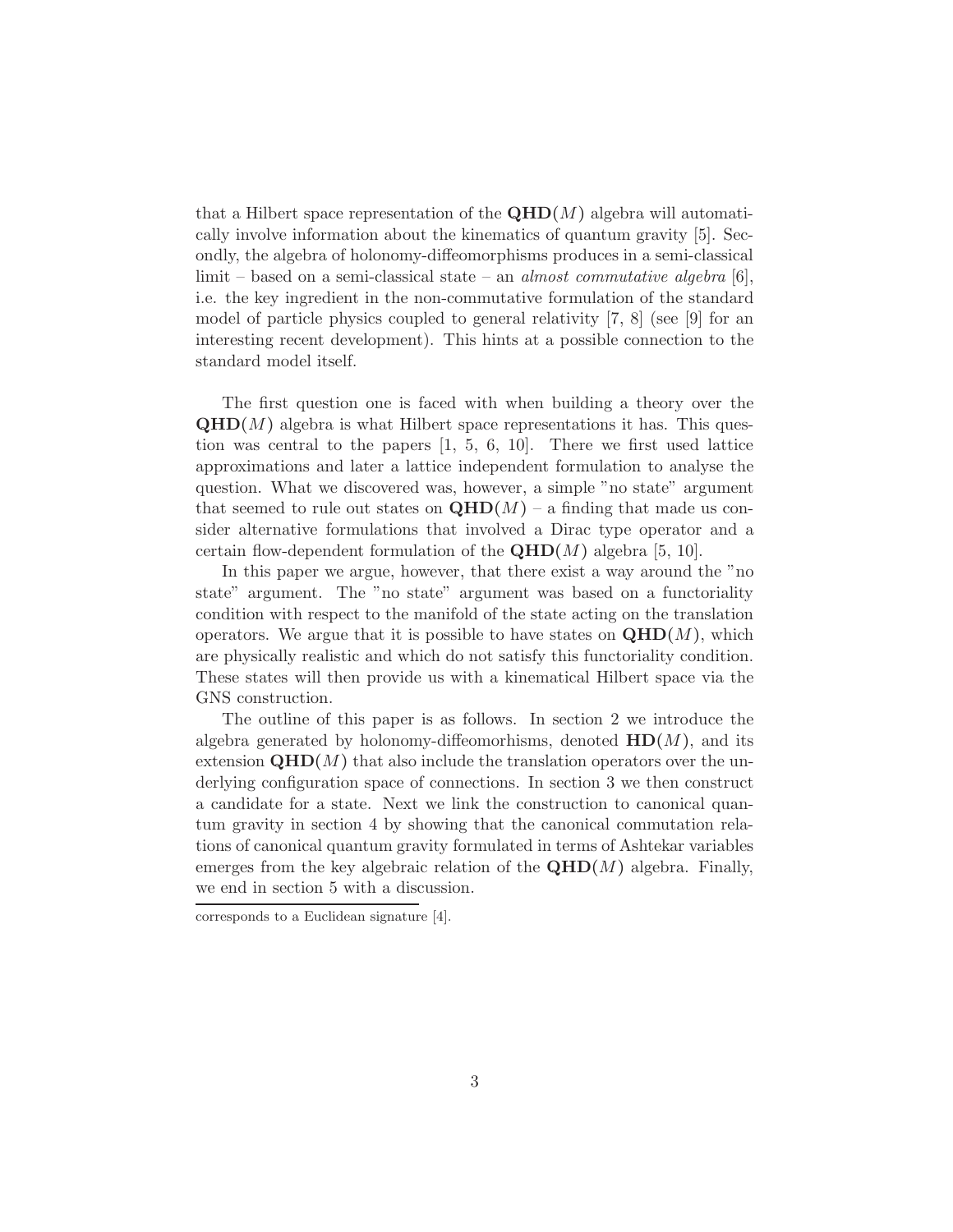# 2 The Quantum holonomy-diffeomorphism algebra

We start with the holonomy-diffeomorphism algebra  $HD(M)$ , which was first introduced in [6], and the quantum holonomy-diffeomorphism algebra  $\mathbf{QHD}(M)$  as well as its infinitesimal version  $\mathbf{dQHD}(M)$ , which were introduced in [1] and [5].

#### 2.1 The holonomy-diffeomorphism algebra

Let  $M$  be a compact and connected 3-dimensional manifold. Consider the vector bundle  $S = M \times \mathbb{C}^2$  over M as well as the space of  $SU(2)$  connections acting on the bundle. Given a metric  $g$  on  $M$  we get the Hilbert space  $L^2(M, S, dg)$ , where we equip S with the standard inner product. Given a diffeomorphism  $\phi : M \to M$  we get a unitary operator  $\phi^*$  on  $L^2(M, S, dg)$ via

$$
(\phi^*(\xi))(\phi(x)) = (\Delta \phi)(M)\xi(x),
$$

where  $\Delta\phi(x)$  is the volume of the volume element in  $\phi(x)$  induced by a unit volume element in x under  $\phi$ .

Let X be a vectorfield on M, which can be exponentiated, and let  $\nabla$  be a  $SU(2)$ -connection acting on S. Denote by  $t \to \exp_t(X)$  the corresponding flow. Given  $x \in M$  let  $\gamma$  be the curve

$$
\gamma(t) = \exp_t(X)(x)
$$

running from x to  $\exp_1(X)(x)$ . We define the operator

$$
e^X_\nabla: L^2(M, S, dg) \to L^2(M, S, dg)
$$

in the following way: we consider an element  $\xi \in L^2(M, S, dg)$  as a  $\mathbb{C}^2$ -valued function, and define

$$
(e^X_{\nabla} \xi)(\exp_1(X)(x)) = ((\Delta \exp_1)(x))\text{Hol}(\gamma, \nabla)\xi(x), \tag{1}
$$

where Hol( $\gamma$ ,  $\nabla$ ) denotes the holonomy of  $\nabla$  along  $\gamma$ . Let A be the space of  $SU(2)$ -connections. We have an operator valued function on A defined via

$$
\mathcal{A} \ni \nabla \to e_{\nabla}^X.
$$

We denote this function  $e^X$ . For a function  $f \in C_c^{\infty}(M)$  we get another operator valued function  $fe^X$  on A. We call this operator a holonomydiffeomorphisms. Denote by  $\mathcal{F}(\mathcal{A}, \mathcal{B}(L^2(M, S, dg)))$  the bounded operator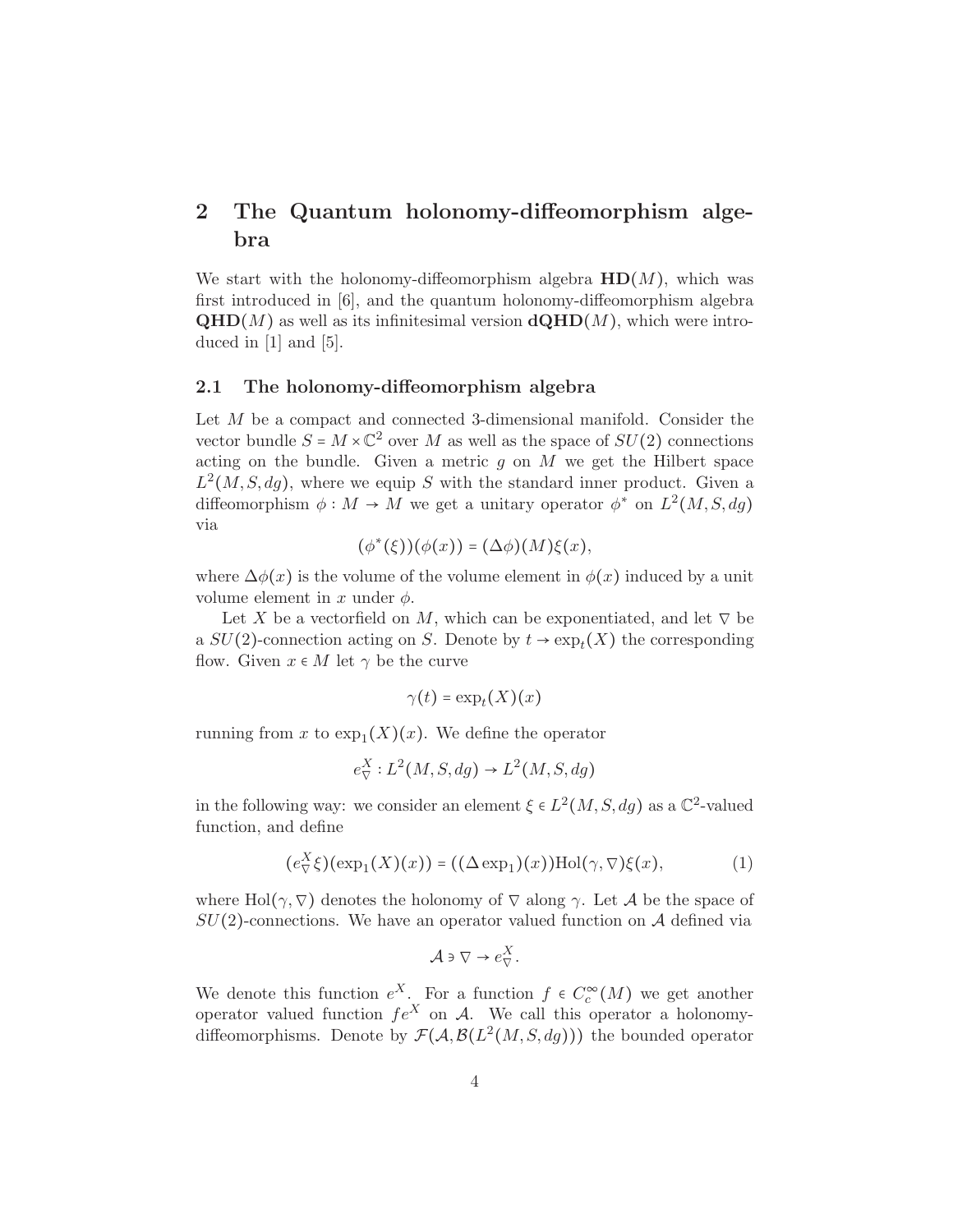valued functions over  $A$ . This forms a  $C^*$ -algebra with the norm

$$
\|\Psi\| = \sup_{\nabla \in \mathcal{A}} \{\|\Psi(\nabla)\|\}, \quad \Psi \in \mathcal{F}(\mathcal{A}, \mathcal{B}(L^2(M, S, dg))).
$$

Definition 2.1.1. Let

$$
C = span\{fe^{X}| f \in C_{c}^{\infty}(M), X \text{ exponentiable vector field }\}.
$$

The holonomy-diffeomorphism algebra  $HD(M, S, A)$  is defined to be the  $C^*$ subalgebra of  $\mathcal{F}(\mathcal{A}, \mathcal{B}(L^2(M,S,dg)))$  generated by C. We will often denote  $HD(M, S, A)$  by  $HD(M)$  when it is clear which S and A is meant.

It was shown in [11] that  $HD(M, S, A)$  is independent of the metric g.

#### 2.2 The quantum holonomy-diffeomorphism algebra

Let  $\mathfrak{su}(2)$  be the Lie-algebra of  $SU(2)$ . A section  $\omega \in \Omega^1(M, \mathfrak{su}(2))$  induces a transformation of A, and therefore an operator  $U_{\omega}$  on  $\mathcal{F}(\mathcal{A}, \mathcal{B}(L^2(M,S,g)))$ via

$$
U_{\omega}(\xi)(\nabla) = \xi(\nabla - \omega),
$$

which satisfy the relation

$$
(U_{\omega} f e^X U_{\omega}^{-1})(\nabla) = f e^X (\nabla + \omega).
$$
 (2)

Infinitesimal translations on  $A$  are given by

$$
E_{\omega} = \frac{d}{dt} U_{t\omega} \Big|_{t=0} , \qquad (3)
$$

where we note that

$$
E_{\omega_1+\omega_2}=E_{\omega_1}+E_{\omega_2},
$$

which follows since the map  $\Omega^1(M, \mathfrak{su}(2)) \ni \omega \to U_{\omega}$  is a group homomorphism, i.e.  $U_{(\omega_1+\omega_2)} = U_{\omega_1} U_{\omega_2}$ .

We define the  $\mathbf{QH D}(M)$  as the algebra generated by elements in  $\mathbf{H D}(M)$ and by translations  $U_{\omega}$ . We define the infinitesimal quantum holonomydiffeomorphism algebra  $\mathbf{dQHD}(M)$  as the algebra generated by elements in  $HD(M)$  and by infinitesimal translations  $E_{\omega}$ .

Elements of  $QHD(M)$  can be written in a canonical form. To see this we first define

$$
e_\omega^X\coloneqq U_\omega^{-1}e^X U_\omega
$$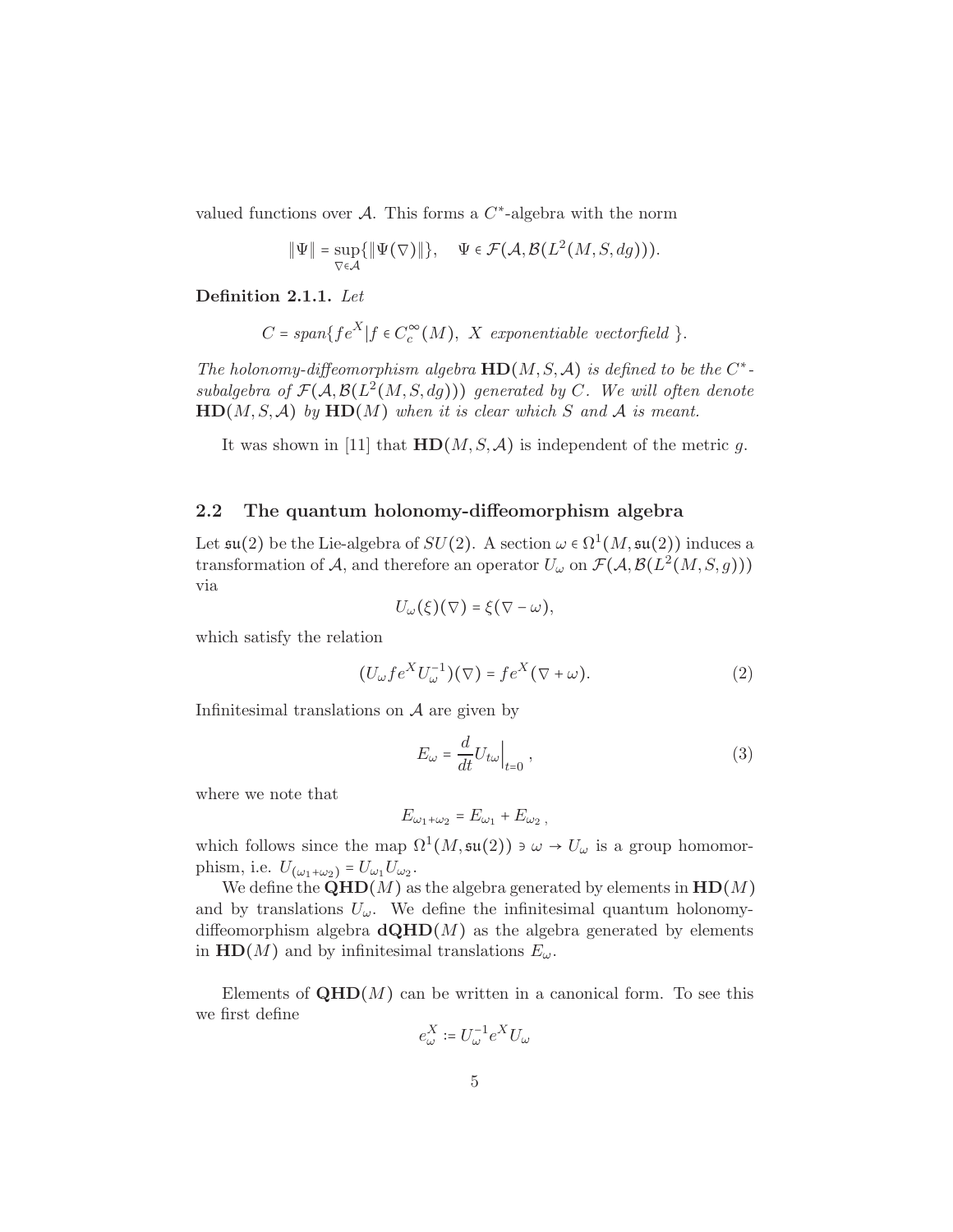which permits us to write any combination of  $U_\omega$ 's and  $fe^{X}$ 's in the canonical form

$$
U_{\omega_1} f_2 e_{\omega_2}^X \dots f_n e_{\omega_n}^X
$$

for some  $\omega_i \in \Omega^1(M, \mathfrak{su}(2))$ . Note that we have the relations

$$
e_{\omega_1}^X U_{\omega_2} = U_{\omega_2} e_{\omega_1+\omega_2}^X
$$

and

$$
\left(U_{\omega_1}e_{\omega_2}^X\right)^* = U_{-\omega_1}e_{-\omega_1+\omega_2}^{-X}.
$$

## 3 States on  $QHD(M)$

We will now consider states on  $\mathbf{QHD}(M)$ . We think of a state as a map

$$
\rho: \mathbf{QHD}(M) \to M_2(\mathbb{C}) \otimes \mathcal{F}(M \times M) \tag{4}
$$

where we obtain the actual state by composing  $\rho$  with the map

$$
\Phi_{\psi}: M_2(\mathbb{C}) \otimes \mathcal{F}(M \times M) \to \mathbb{C},
$$
  
\n
$$
K(x, y) \to \int_{M \times M} \bar{\psi}(x) K(x, y) \psi(y) dx dy,
$$
\n(5)

where  $\psi$  is a  $\mathbb{C}^2$ -valued half-density on M. Alternatively a 'vacuum' state can be obtained via

$$
K(x,y) \to \int_{M \times M} Tr_{M_2} K(x,y) \delta^3(x-y) dx dy, \tag{6}
$$

where it is implicit understood that we integrate over appropriate halfdensities.

Let **A** be a map from TM to  $M_2(\mathbb{C})$ , whose properties will be specified shortly. We specify the map  $\rho_{\bf A}^{\kappa}$ , which is to be a state on  $\mathbf{QHD}(M)$ , first with

$$
\rho_{\mathbf{A}}^{\kappa}(fe_{\omega}^{X})(x,y) = f(x)\text{Hol}(\gamma, \mathbf{A} + \omega)\delta^{3}(y - \exp(X)(x))
$$
\n(7)

where  $\gamma$  is the curve in M generated by X and which connects x and y. The general expression reads

$$
\rho_{\mathbf{A}}^{\kappa}(e_{\omega_1}^{X_1}\dots e_{\omega_n}^{X_n})(x,y) = \text{Hol}(\gamma_2, \mathbf{A} + \omega_2)\dots \text{Hol}(\gamma_n, \mathbf{A} + \omega_n)
$$

$$
\delta^3(y - \exp(X)(x)) \tag{8}
$$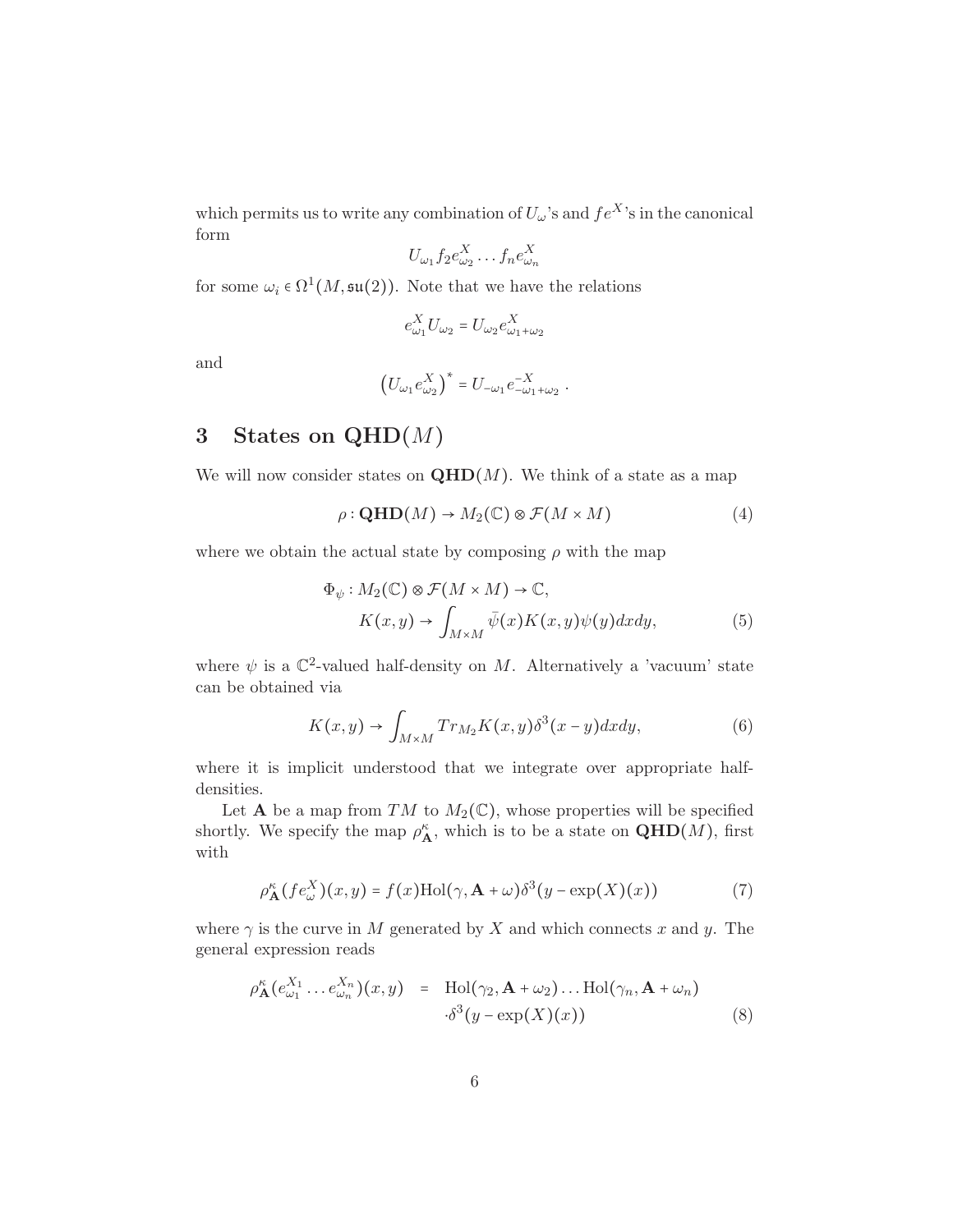where  $\gamma_i$  is the path generated by the vector field  $X_i$ . We write X as a shorthand for the combination of all the involved vector fields. We then write the state as

$$
\rho_{(\psi,\mathbf{A})}^{\kappa} = \Phi_{\psi} \circ \rho_{\mathbf{A}}^{\kappa} . \tag{9}
$$

Next, we need to specify the state on operators, which have the general structure  $U_{\omega_1} e_{\omega_2}^{X_2} \dots e_{\omega_n}^{X_n}$ . There appears to be two ways to construct such a state. The first is to write

1) 
$$
\rho_{(\psi,\mathbf{A})}^{\kappa}(U_{\omega_1}e_{\omega_2}^{X_2}\dots e_{\omega_n}^{X_n}) = \Omega_{\mathbf{A}}^{\kappa}(\omega_1)\rho_{(\psi,\mathbf{A},\mathbf{E})}^{\kappa}(e_{\omega_2}^{X_2}\dots e_{\omega_n}^{X_n})
$$
(10)

where  $\Omega_{\bf A}^{\kappa}(\omega)$  is a function that satisfies

$$
0 \leq |\Omega^{\kappa}_{\mathbf{A}}(\omega)| \leq 1 \; , \quad \Omega^{\kappa}_{\mathbf{A}}(0) = 1 \; .
$$

The second way to construct a state is to let  $\Omega_{\mathbf{A}}^{\kappa}$  be also a function on M. In the following we shall use the same symbol  $\Omega_{\mathbf{A}}^{\kappa}$  for both cases and trust that no confusion will arise. For the second option we write

2) 
$$
\rho_{\mathbf{A}}^{\kappa}(U_{\omega_1}e_{\omega_2}^{X_2}\dots e_{\omega_n}^{X_n})(x,y) = \Omega_{\mathbf{A}}^{\kappa}(\omega_1)(x)\rho_{\mathbf{A}}^{\kappa}(e_{\omega_2}^{X_2}\dots e_{\omega_n}^{X_n})(x,y)
$$
(11)

and then construct the state via (9). If we employ the latter method it is the integral of  $|\Omega_{\bf A}^{\kappa}(\omega)|$  that must lie between zero and one and equal one when evaluated on  $\omega = 0$ .

Regardless of which way the candidate for a state is constructed the function  $\Omega_{\bf A}^{\kappa}$  is the key element to understand it. But before we turn our attention hereto let us first consider the element  $A$ . We write  $A$  as

$$
\mathbf{A} = \mathbf{A} + \mathbf{A}_q
$$

where A is a one-form, which takes values in  $\mathfrak{su}(2)$ .  $\mathbb{A}_q$  is a map  $TM \rightarrow$  $M_2(\mathbb{C})$  that satisfies the following homogeneity condition

$$
\mathbb{A}_q(\lambda X) = |\lambda| \mathbb{A}_q(X) , \quad \lambda \in \mathbb{C}
$$

and where  $A_q(X)$  is a negative definite element in  $M_2(\mathbb{C})$ . Here  $\kappa$  enters as a quantization parameter, which separates the classical contribution from its 'quantum' counterparts.

The idea is to interpret A as an Ashtekar connection. The conjugate Ashtekar variables, the densitised triad field, must then emerge from  $\Omega_{\mathbf{A}}^{\kappa}$  in the semi-classical limit.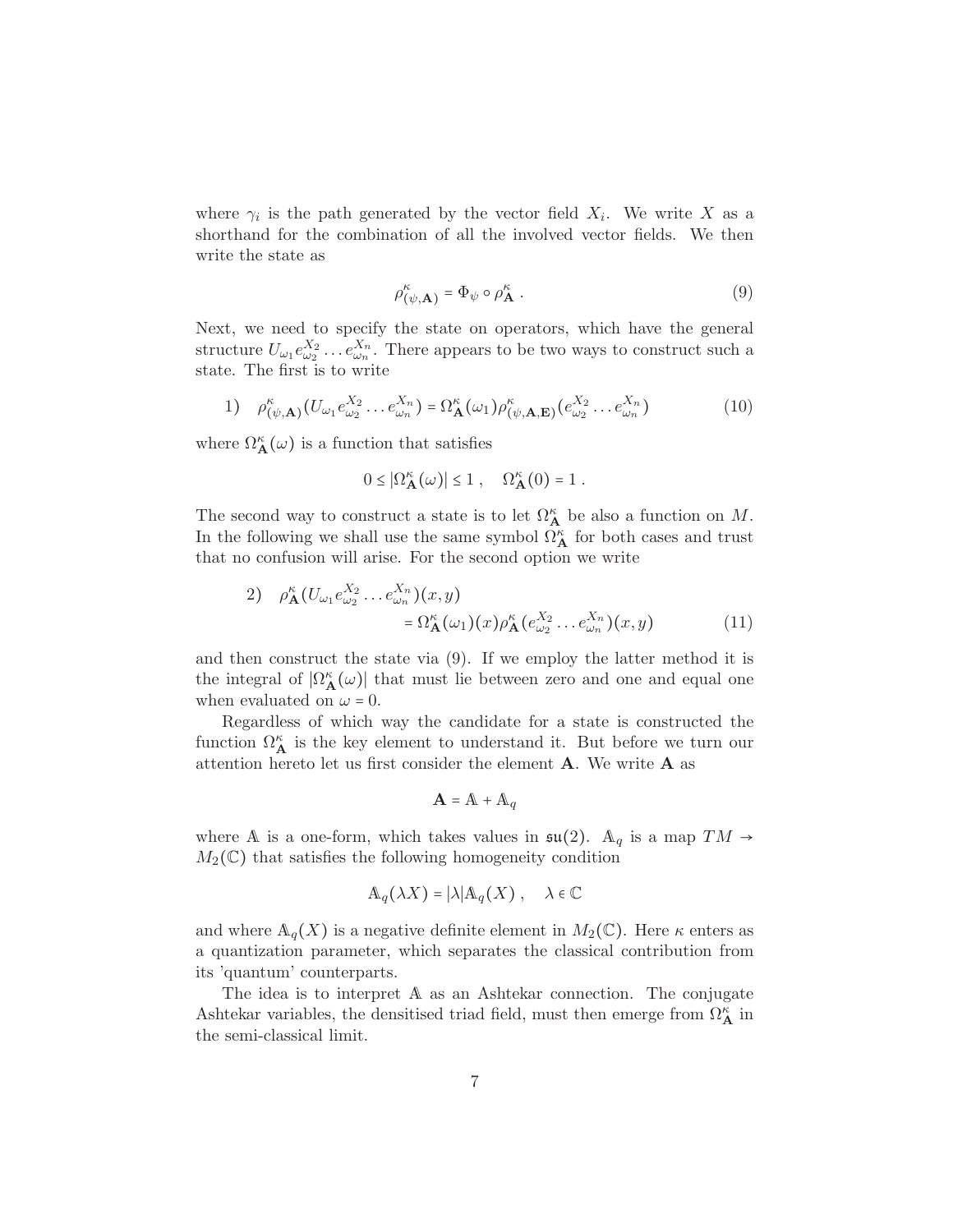Let us now return to the function  $\Omega_{\mathbf{A}}^{\kappa}$  introduced in (10) and (11). If we first consider the second option, then the function  $\Omega_{\mathbf{A}}^{\kappa}$  cannot be a local function on M of  $\omega$ , since this would bring the state in conflict with the  $HD(M)$  algebra. The problem being the following: an  $\omega$  which is zero on M apart from a region with small volume, would have  $\rho_{(\psi,\mathbf{A})}^k(U_\omega)$  almost equal to one, i.e. if one considers A or  $A + \omega$  then they would basically define the same state. However since the holonomy of the flows only involve a one-dimensional integral, these integrals could be "big" running through that region, i.e. the holonomy on  $\mathbb A$  and  $\mathbb A + \omega$  would be very different contradicting that  $\rho^k_{(\psi, \mathbf{A})}(U_\omega)$  is almost equal to one. Also when  $\Omega^{\kappa}_{\mathbf{A}}$  were local, it satiesfy properties similar to the one used in the argument made in section 6 in [10], which lead to the conclusion that under these assumptions there cannot be a non-trivial state on the  $\mathbf{QHD}(M)$  algebra. One of the assumptions made in this argument was that  $\rho^{\kappa}_{(\psi, \mathbf{A})}(U_{\omega})$  behaves functorial with respect to restriction of  $\omega$  on M. If, however,  $\Omega_{\bf A}^{\kappa}(\omega)$  is not a local function, then this argument does not apply. This observation also applies to the first option (10), where it implies that  $\Omega_{\mathbf{A}}^{\kappa}$  cannot be an integral over M of a local function.

This suggests that  $\Omega_{\mathbf{A}}^{\kappa}(\omega)$  involves derivations of  $\omega$  and that it will effectively introduce a kind of spatial cut-off that involves a scale. This will then ensure that  $\Omega_{\mathbf{A}}^{\kappa}$  does not behave functorially with respect to M on short scales.

Note that the physically interesting state seem to arise only from the second of the above options, where  $\Omega_{\mathbf{A}}^{\kappa}$  is a function on M that interacts with the holonomy-diffeomorphisms. The reason for this is that the conjugate variables  $-$  as we shall show in the next section  $-$  i.e. connections and inverse triad fields, come from the holonomy-diffeomorhisms and the translation operators respectively. If these two variables do not interact within the same integral it seems impossible to form operators, which correspond to physical quantities such as the Dirac and gravitational Hamiltonians.

It is beyond the scope of this paper to analyse what condition  $\Omega_{\mathbf{A}}^{\kappa}$  must satisfy in order to have a state. We suspect that the definition of infinitesimal operators and the computation of the constraint algebra and the requirement to have off-shell closure<sup>2</sup> will have an impact on what  $\Omega_A^{\kappa}$  may look like. We shall address this key issue in a later publication.

 $2$  see [5] for computations in the lattice formulation.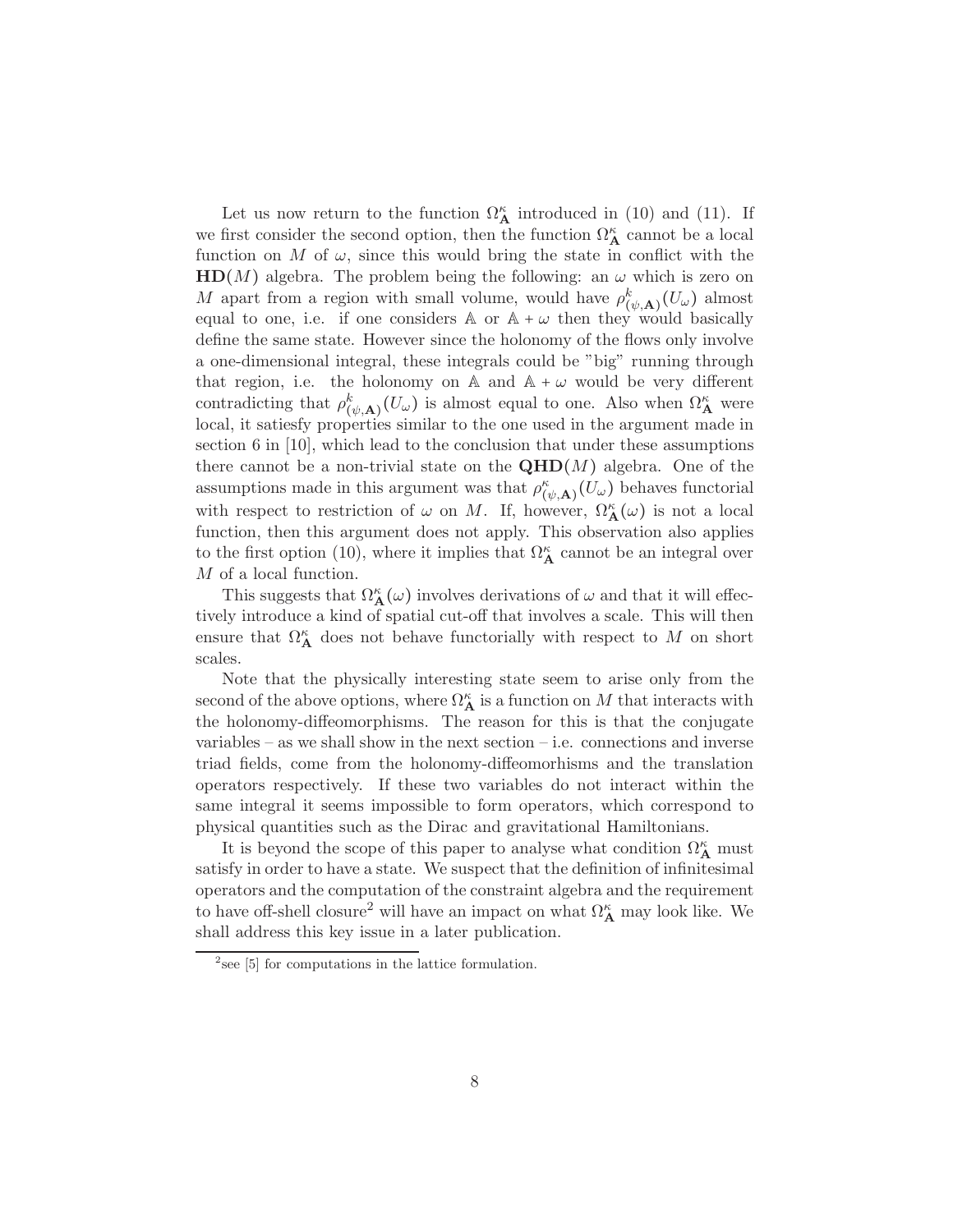## 4 Connection to canonical quantum gravity

Let us end with a section on the connection between the  $\mathbf{QHD}(M)$  algebra and canonical quantum gravity. The following is a rehash of material published in [1].

If we combine equation (2) with (3) we obtain

$$
[E_{\omega}, e_{\nabla}^X] = \frac{d}{dt} e_{\nabla + t\omega}^X \Big|_{t=0}.
$$
 (12)

To analyse the righthand side of  $(12)$  we introduce local coordinates  $(x_1, x_2, x_3)$ and write  $\omega = \omega_{\mu}^{i} \sigma_{i} dx^{\mu}$ . For a given point  $p \in M$  choose the points

$$
p_0 = p
$$
,  $p_1 = e^{\frac{1}{n}X}(p)$ ,...,  $p_n = e^{\frac{n}{n}X}(p)$ 

on the path

$$
t \to e^{tX}(p), t \in [0,1].
$$

We write the vectorfield  $X = X^{\nu} \partial_{\nu}$ . We have

$$
e_{\nabla + t\omega}^{X}
$$
\n
$$
= \lim_{n \to \infty} (1 + \frac{1}{n} (A(X(p_0)) + t\omega_{\mu}^{i} \sigma_i X^{\mu}(p_0)) (1 + \frac{1}{n} (A(X(p_1)) + t\omega_{\mu}^{i} \sigma_i X^{\mu}(p_1))
$$
\n
$$
\cdots (1 + \frac{1}{n} (A(X(p_n)) + t\omega_{\mu}^{i} \sigma_i X^{\mu}(p_n)), \tag{13}
$$

where  $\nabla = d + A$ , and therefore

$$
\frac{d}{dt}e_{\nabla+ t\omega}^{X}\Big|_{t=0}
$$
\n
$$
= \lim_{n\to\infty} \left(\frac{1}{n}\omega_{\mu}^{i}\sigma_{i}X^{\mu}(p_{0})(1+\frac{1}{n}A(X(p_{1}))\cdots(1+\frac{1}{n}A(X(p_{n})))\right.\n+(1+\frac{1}{n}A(X(p_{0})))\frac{1}{n}\omega_{\mu}^{i}\sigma_{i}X^{\mu}(p_{1})(1+\frac{1}{n}A(X(p_{2}))\cdots(1+\frac{1}{n}A(X(p_{n})))\n+ \qquad \qquad \vdots
$$
\n+(1+\frac{1}{n}A(X(p\_{0})))(1+\frac{1}{n}A(X(p\_{2})))\cdots\n...(1+\frac{1}{n}A(X(p\_{n-1})))\frac{1}{n}\omega\_{\mu}^{i}\sigma\_{i}X^{\mu}(p\_{n})\n). (14)

If we restrict this to a path  $\gamma(t)$ ,  $t \in [a, b]$ , generated by the vector field X equation (14) gives a line integral of the form

$$
\int dt Hol(\gamma_{t}, \nabla)
$$
\n(15)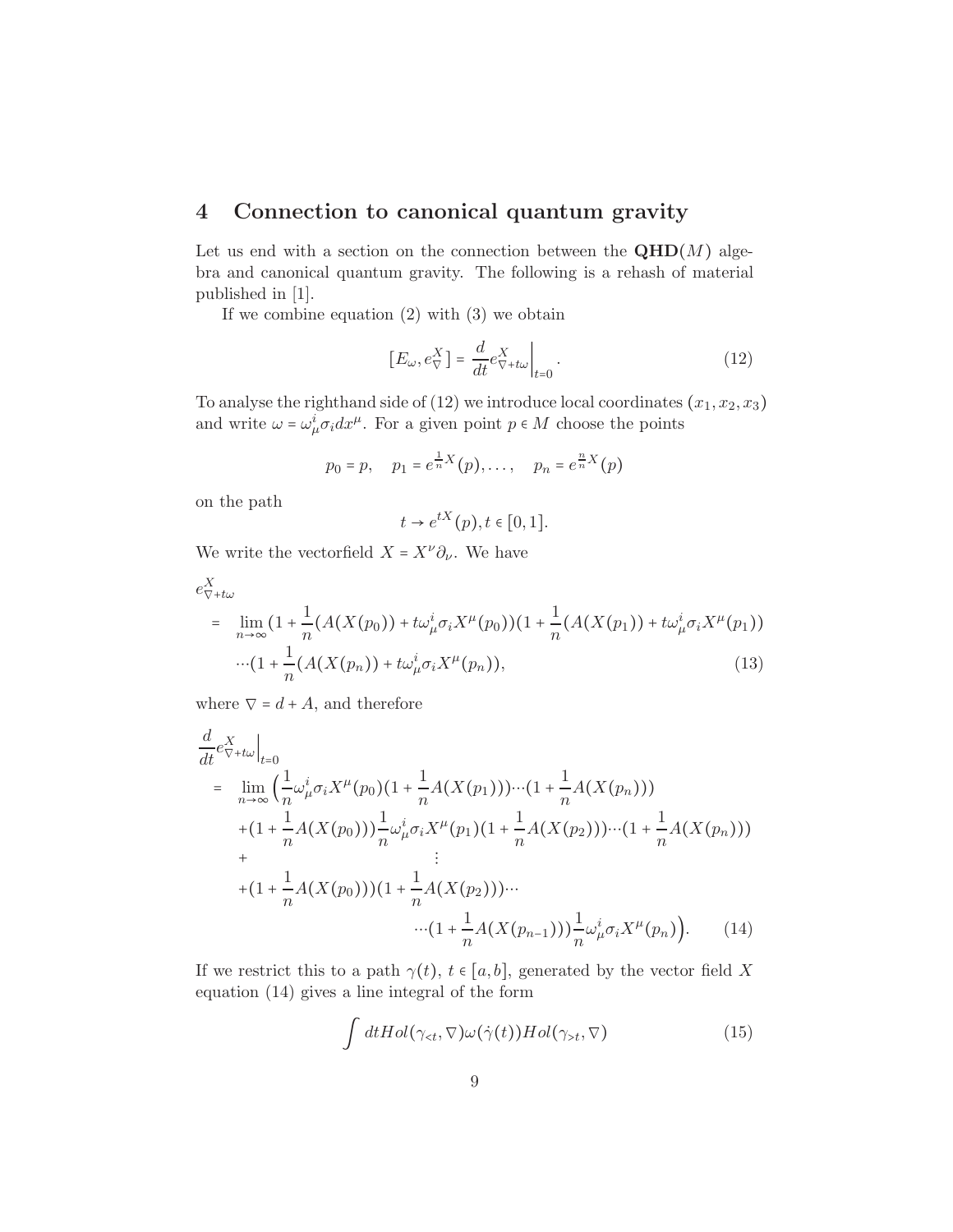where  $\gamma_{\leq t}$  is the path  $[a, t] \ni \tau \to \gamma(\tau)$  and where  $\gamma_{>t}$  is the path  $[t, b] \ni \tau \to$  $\gamma(\tau)$ .

Equation (14) and (15) should be compared to the classical setup of Ashtekar variables and holonomies of Ashtekar connections [4]. There we have canonically conjugate variables  $(\mathbb{E}_i^{\mu})$  $\mu_i^{\mu}$ ,  $\mathbb{A}_{\nu}^{j}$ ) where indices  $\{i, j, k, \ldots\}$  are  $\mathfrak{su}(2)$  indices and  $\{\mu, \nu, ...\}$  are indices labelling a coordinate system on M. E is a densitized inverse triad field  $\mathbb{E}_i^{\mu}$  $\mu_i^{\mu} = ee_i^{\mu}$  where  $e_i^{\mu}$  $\frac{\mu}{i}$  is the inverse triad field and e its determinant. A is the Ashtekar connection<sup>3</sup>. If one considers instead of  $E$  its flux over a two-surface  $S$ 

$$
F_i^S = \int_S \epsilon_{\mu\nu\rho} \mathbb{E}_i^{\mu} dx^{\nu} dx^{\rho}
$$
 (16)

then the Poisson bracket between the holonomy of A along a curve  $\gamma$  and  $F_i^S$  reads [4]

$$
\left\{F_i^S, Hol(\gamma, \mathbb{A})\right\}_{PB} = \iota(S, \gamma) Hol(\gamma_1, \mathbb{A}) \sigma_i Hol(\gamma_2, \mathbb{A})
$$

where  $\gamma = \gamma_1 \cdot \gamma_2$  and where the Pauli matrix is inserted at the point of intersection between S and  $\gamma$ .  $\iota(S, \gamma) = \pm 1$  or 0 encodes information on the intersection of S and  $\gamma$ .

We therefore see that before taking the limit  $\lim_{n\to\infty}$  of (14) we have simply the commutator of the sum of the flux operators  $\sum_k \frac{1}{n} X^{\mu}(p_k) F_i^{S_k}$ , where  $S_k$  is the plane orthogonal to the  $x_{\mu}$ -axis intersecting  $p_k$ , and the holonomy operator of the path

$$
t \to e^{tX}(p), t \in [0,1].
$$

It follows that  $E_{\sigma_i dx^{\mu}}$  is a series of flux-operators  $F_i^S$  sitting along the path

$$
t \to e^{tX}(p), t \in [0,1],
$$

where the surfaces S are just the planes othogonal to the  $x_{\mu}$  direction. But since there are infinitely many of them, they have been weighted with the infinitesimal length, i.e. with a  $dx^{\mu}$ . We can formally write this as

$$
E_{\sigma_i dx^{\mu}} = \int_M \hat{F}_i^S dx^{\mu} ,
$$

where  $\hat{F}_i^S$  is an operator, which corresponds to a quantization of the flux operator (16). This provides us with a solid interpretation of the  $\mathbf{QHD}(M)$ 

<sup>&</sup>lt;sup>3</sup>Note again that we here work with  $SU(2)$  connections which in a canonical framework correspond to either a Euclidian signature or a Hamiltonian with a comparably more complicated structure, see for instance [4].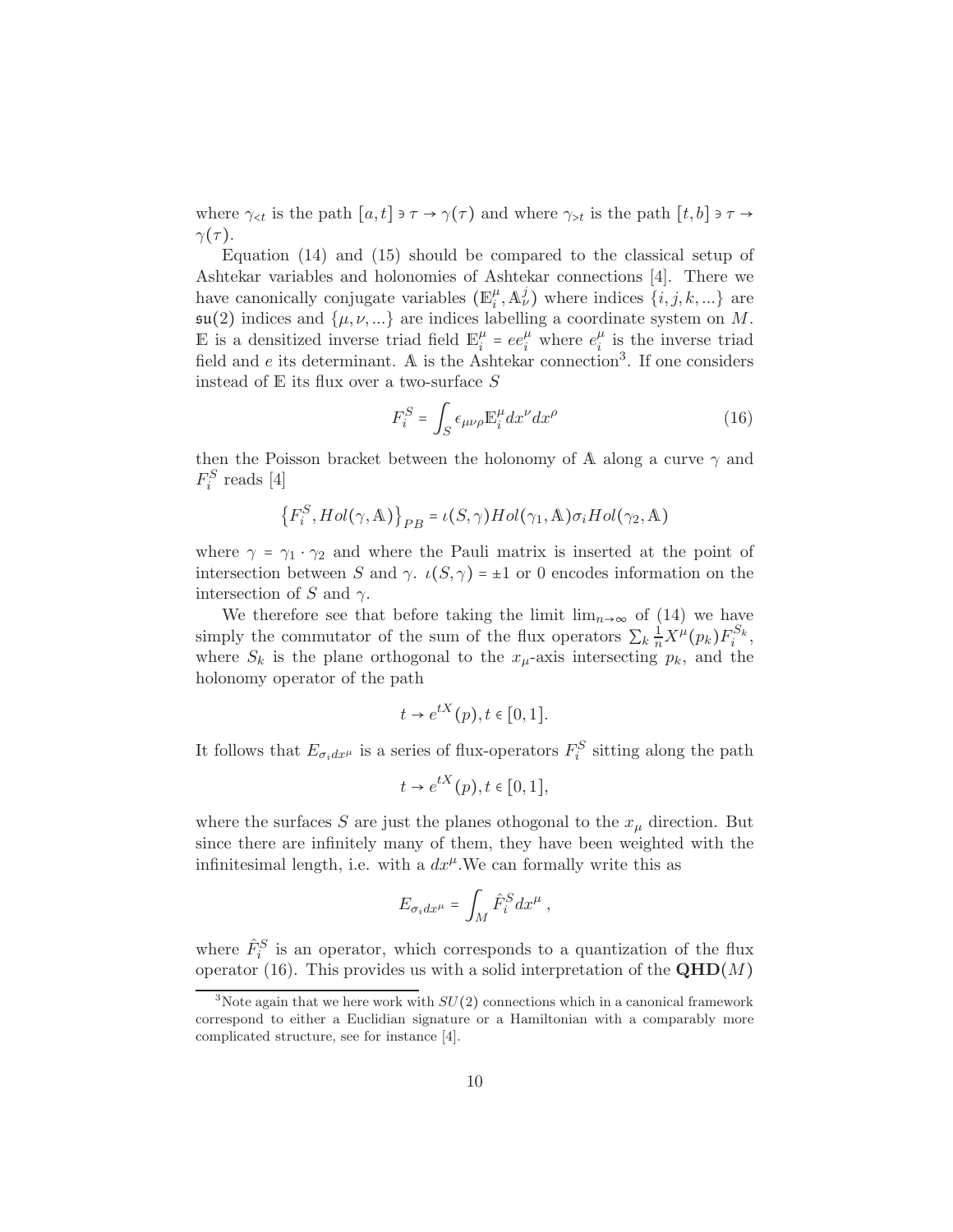algebra in terms of canonical quantum gravity, where the operator  $E_{\omega}$  is a global flux operator.

Note, however, that  $E_{\omega}$  transforms as a one-form. This means that  $E_{\omega}$  will not, when we incorporate a classical correspondence via a state, correspond to the Ashtekar variable  $\mathbb{E}_i^{\mu}$  $\frac{\mu}{i}$  but rather to the inverse triad field  $e_i^{\mu}$  $i<sup>\mu</sup>$ . The reason for this is that E is a densitised field and thus does not transform as a one-form. This corresponds to the fact that the determinant e emerges in our framework via the state, which is based on half-densities on  $M$ . This, in turn, implies that we are dealing with a non-canonical framework.

Finally, we can also make the holonomies infinitesimal in order to see the canonical commutation relations between the Ashtekar variables directly. This was done in [5] and shall not be done here.

### 5 Discussion

We have presented an alternative formulation of quantum holonomy theory based on a Hilbert space representation of the  $\mathbf{QHD}(M)$  algebra. In previous publications we believed that such representations were ruled out by a certain functoriality condition, but in these pages we argue that there exist a way to construct physically interesting states, that do not satisfy this condition. The result will be a more natural formulation of the theory, where it is the  $\mathbf{QHD}(M)$  algebra itself – and not an infinitesimal and flow-dependent variant thereof  $[10]$  – that provides the quantum variables.

It remains, however, to analyse whether such a state in fact exist. This comes down to analysing what conditions  $\Omega_{\mathbf{A}}^{\kappa}$  must satisfy and whether such conditions can be met. We expect that the required non-locality of  $\Omega_{\mathbf{A}}^{\kappa}$  will introduce a scale and possible a whole sequence of free parameters. We also expect that the formulation of infinitesimal operators with a correct semi-classical limit will further restrict the form of  $\Omega_{\mathbf{A}}^{\kappa}$ .

Note the difference between the  $HD(M)$  and  $QHD(M)$  algebra with respect to gauge transformations. The spectrum of the  $HD(M)$  algebra is given by certain connections modulus unitary transformations, i.e. gauge transformations. The  $\mathbf{QHD}(M)$  algebra, on the other hand, involves gauge transformations. We suspect that this difference will play a role when analysing whether a state exist on  $\mathbf{QHD}(M)$ .

This key issue aside, an interesting aspect of quantum holonomy theory is the way it deals with the square root of the determinant of the metric. The conjugate Ashtekar variable is an inverse densitized triad field, which means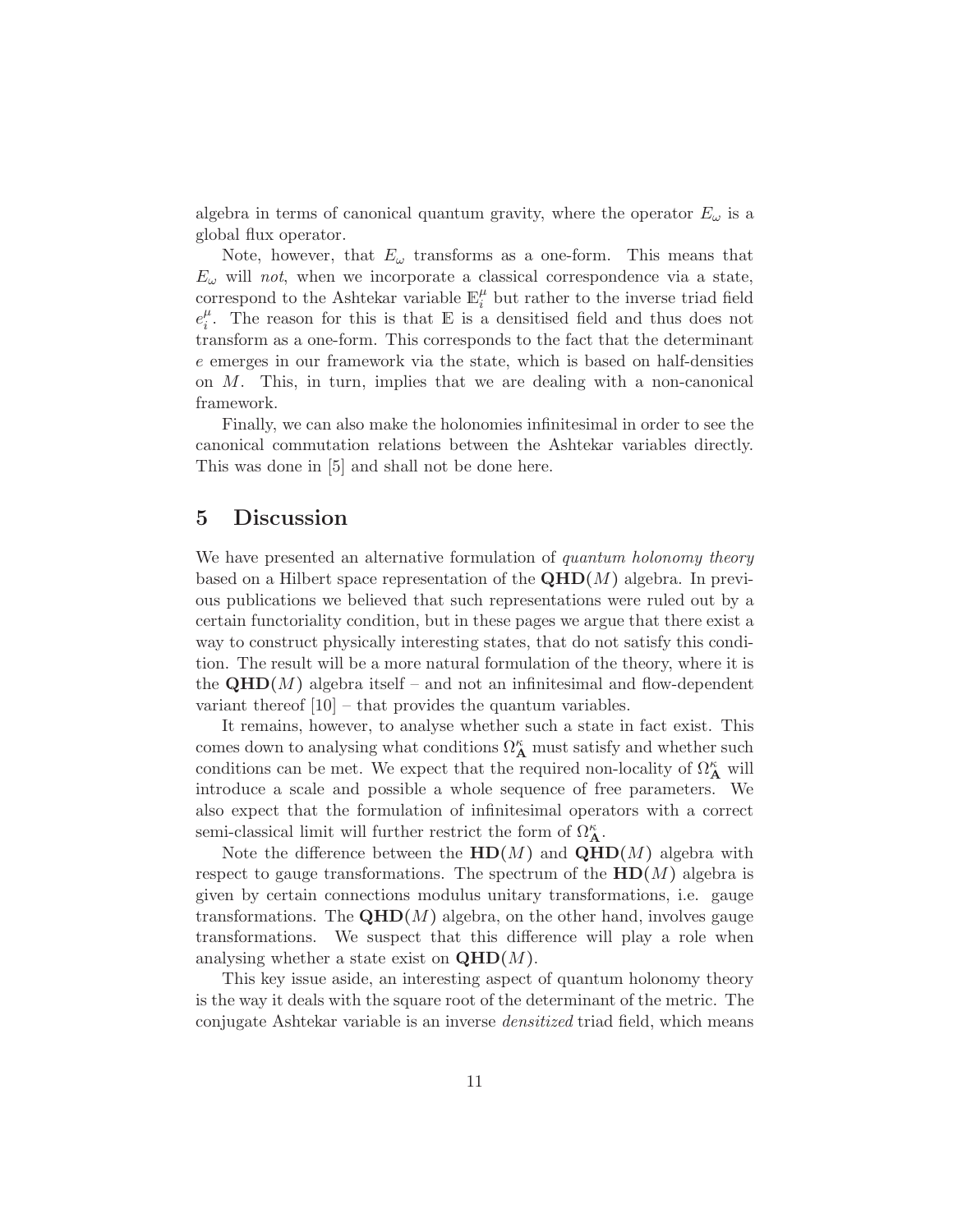– when incorporated in a quantum theory – that one has to deal with various powers of an operator that corresponds to the square root of the determinant of the metric, something that causes serious difficulties. In the present approach the square root of the determinant of the metric arises not from the quantum operators but from the state via integrals over half-densities. This implies first of all that quantum holonomy theory departs from a canonical quantization scheme. It is something very similar, but nevertheless different. Secondly it means that the construction of operators, that correspond for example to the Hamilton and diffeomorphism constraints, should be much simpler.

Finally, a key aspect of the theory, which we would like to emphasize, is that the state, over which the kinematical Hilbert space is build, is semiclassical. This means that this approach to a theory of quantum gravity automatically includes a semi-classical limit. This aspect is in great contrast to other approaches to non-perturbative approaches to quantum gravity  $[4]$ , where the semi-classical limit is a serious challenge.

### References

- [1] J. Aastrup and J. M. Grimstrup, "The Quantum Holonomy-Diffeomorphism Algebra & Quantum Gravity," Int. J. Mod. Phys. A 31 (2016) no.10, 1650048.
- [2] A. Ashtekar, "New Variables for Classical and Quantum Gravity," Phys. Rev. Lett. 57 (1986) 2244.
- [3] A. Ashtekar, "New Hamiltonian Formulation of general relativity," Phys. Rev. D 36 (1987) 1587.
- [4] A. Ashtekar and J. Lewandowski, "Background independent Quantum Gravity: A status report," Class. Quant. Grav. 21 (2004) R53.
- [5] J. Aastrup and J. M. Grimstrup, "Quantum Holonomy Theory." arXiv:1504.07100 [gr-qc].
- [6] J. Aastrup and J. M. Grimstrup, "C\*-algebras of Holonomy-Diffeomorphisms and Quantum Gravity I," Class. Quant. Grav. 30 (2013) 085016.
- [7] A. Connes, "Gravity coupled with matter and foundation of noncommutative geometry," Commun. Math. Phys. 182 (1996) 155.